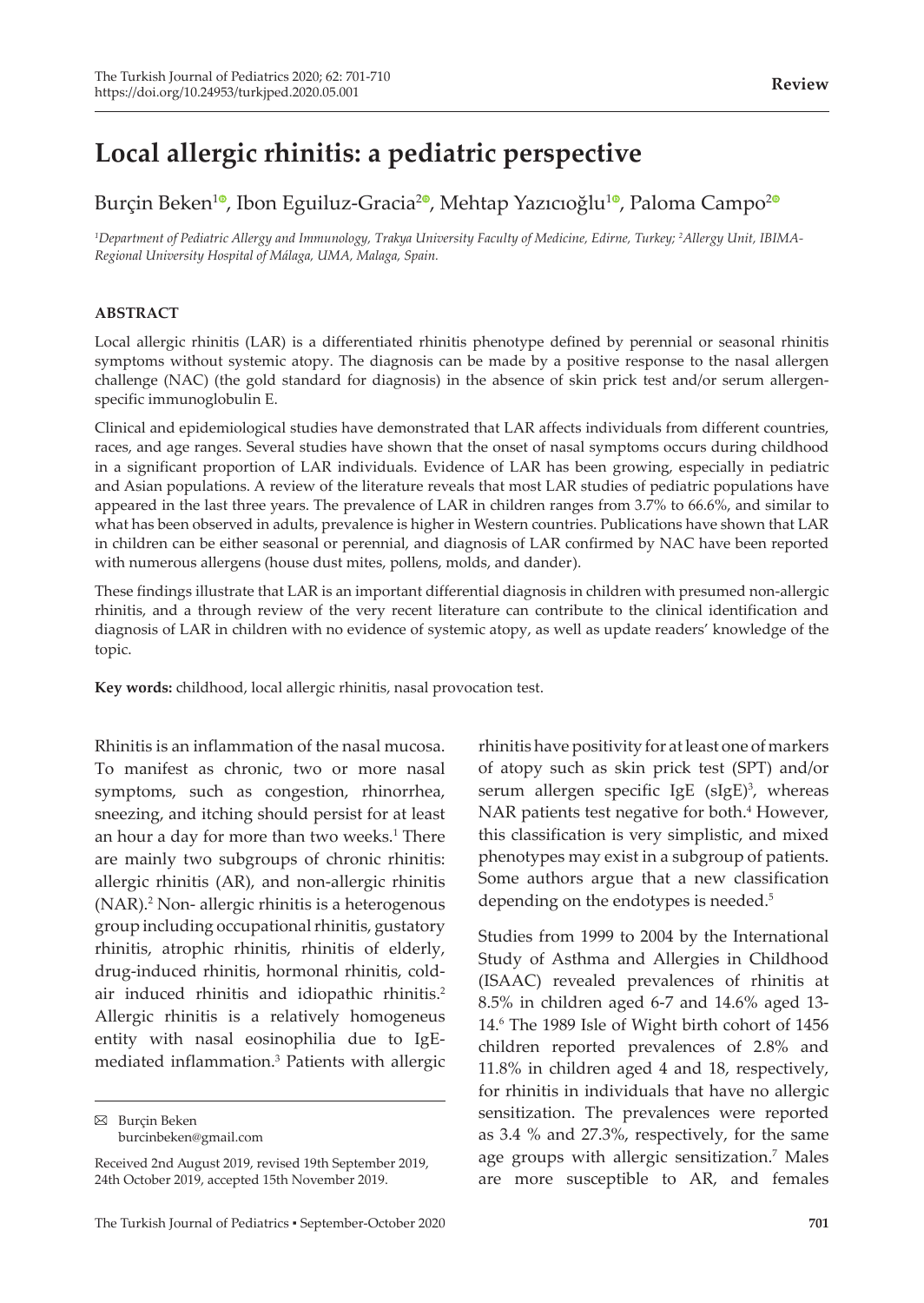more to NAR during adolescence. Allergic rhinitis in early childhood is a risk factor for asthma development in later childhood and adulthood.8,9

Classifying chronic rhinitis simply as allergic and non-allergic had some limitations since it did not take into account the form of rhinitis that exists with local allergen-specific immunoglobulin E (sIgE) in the nasal lavage fluid/ positive nasal allergen challenge (NAC) response without apparent specific systemic sensitization, otherwise known as "entopy".<sup>10</sup> Rondón et al.<sup>11</sup> alternatively suggested the term "local allergic rhinitis" (LAR) for conditions with nasal Th2 inflammatory responses with the potential local production of sIgE and positive NAC without evidence of systemic atopy. Local allergic rhinitis shares the same clinical symptoms with AR such as sneezing, itching, obstruction, and rhinorrhea and type 2 inflamation of nasal mucosa after an allergen exposure. The patients often have ocular symptoms and high frequency of asthma.<sup>12,13</sup>

## **Historical roots of the "local allergic rhinitis" concept**

Initial studies on LAR date back to the 1940s. In 1947, Samter et al.<sup>14</sup> found a local reaction in non-allergic individuals after the passive transfer of nasal secretions of ragweed-allergic patients. Following the study by Tse et al.<sup>15</sup>, which showed ragweed-specific IgE in nasal secretions of ragweed-allergic patients, several studies have revealed the presence of sIgE in nasal secretions.<sup>6,16,17</sup> Huggings and Brostoff<sup>16</sup> was the first to show local sIgE production after a NAC in rhinitis patients with a negative SPT. In 1979, Platts-Mills<sup>6</sup> measured the concentrations of allergen-specific immunoglobulin D (IgD), immunoglobulin A (IgA), and IgE against ryegrass pollen both in nasal secretions and serum of patients with ryegrass AR and concluded that more than 90% was produced locally. In 2003, the term "entopy" was suggested by Powe et al.<sup>10</sup> to differentiate local from systemic IgE production. Finally, in 2009, Rondón et al.<sup>11</sup> brought the definition "local allergic rhinitis" to the literature, still used today (Fig. 1).

## **Local Allergy: Pathophysiology**

## *Local production of specific IgE and inflammatory mediators*

Numerous studies have shown the local production of sIgE in the nasal mucosa of AR patients.<sup>6,10,16,17</sup> The expression of ε germline gene transcriptions and messenger RNA (mRNA) for the ε heavy chain in nasal B cells was shown by Durham et al. $18$ , and the classswitch recombination to IgE in the nasal mucosa of AR patients was also demonstrated.19

Rondón et al.12,13 showed sIgE against perennial and seasonal allergens in the nasal secretions of LAR patients with a prevalence of 22% and 35%, respectively.



**Fig. 1.** Historical roots of local allergic rhinitis.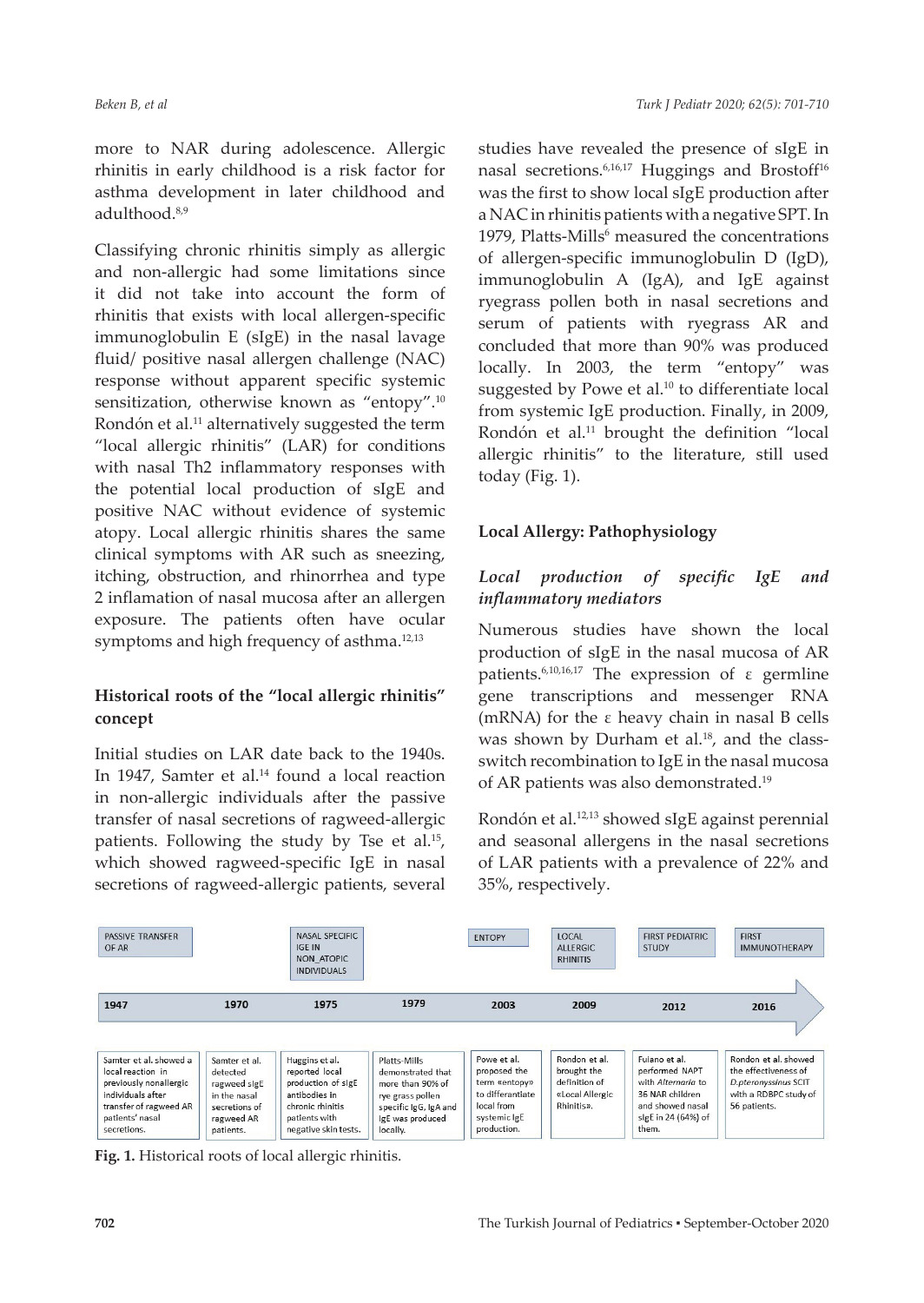#### *Th2 nasal inflammatory pattern*

Non-allergic rhinitis is a heterogeneous group; several pathophysiological mechanisms for NAR have been proposed, including inflammatory and neurogenic mechanisms and also mucosal permeability changes.20-24 Among non-atopic patients with rhinitis there are two types of rhinitis with Th2 type inflammation: LAR and non-allergic rhinitis with eosinophilia syndrome (NARES). LAR was previously mistakenly included in the NAR group. Recently, Th2-mediated inflammatory response was demonstrated in patients with LAR.12,13 Flow-cytometric studies with nasal lavage fluids have demonstrated a similar leukocytelymphocyte phenotype with increased levels of eosinophils, basophils mast cells and CD4+ T cells, both in AR and LAR patients during natural aeroallergen exposure.12,13

#### *Positive NAC responses*

Previous studies have shown positive NAC results based on symptom scores plus objective parameters (acoustic rhinomanometry and anterior rhinomanometry) and sIgE/ inflammatory mediators in nasal secretions up to 66% of patients previously described as NAR.12,13,25,26 An adult study from Turkey found a relatively small percentage such as 12.3% but they perfomed NAC only with *D pteronyssinus* in 65 patients with negative allergen skin prick tests, intradermal tests and serum sIgE.25

The activation of mast cells and eosinophils and an increase in nasal sIgE after aeroallergen stimulation have been shown by kinetic studies. Patients have immediate or dual responses to NAC in terms of tryptase, eosinophilic cationic protein (ECP), and sIgE release. Tryptase levels increase 15 minutes to 1 hour after allergen exposure in immediate responders and 15 minutes to 6 hours in dual responders, and a progressive increase in nasal sIgE from 1 to 24 hours has also been found in these studies.<sup>11,27</sup>

#### **LAR evolution**

It has been a point of interest as to whether LAR evolves towards AR or if it is a distinct entity. Although, there are no controlled prospective studies in the pediatric population, there is solid evidence in adults.<sup>28,29</sup> Rondon et al.<sup>29</sup> conducted a 10 year follow-up study including 197 LAR patients and 130 controls. Their 5 year and 10 year follow-ups showed similar systemic sensitizations in patient and control groups (6.8 vs 4.5 in 5 year follow-up and 9.7% vs 7.8% in 10 year follow-up).28,29 After 10 years a significant proportion of LAR patiens (42%) self reported worsening of their symptoms and their quality of life.29 A significant increase in rhinitis severity from 19 to 42% and 12% of new onset asthma as well as doubling asthma attacks were reported.<sup>29</sup> They also found a tendency towards polysensitization over time. The percentage of LAR patients with polysensitization was significantly higher in the 10 year follow-up compared with the baseline (52.8 % vs 36.4%, respectively) The results confirm LAR as a respiratory disease with chronic course along with worsening of symptoms, development of new nasal sensitizations and new-onset asthma, deterioration of asthma control and decrease in quality of life.28

In pediatric patients, three progression types were hypothesized by Arasi et al<sup>30</sup>:

Progression type 1: The nasal sIgE response and mild nasal symptoms start at preschool ages (LAR), then followed by systemic IgE production at school ages (AR).

Progression type 2: Children have nasal sensitization without any symptoms at preschool age but nasal symptoms start at school ages without any systemic sensitization (LAR).

Progression type 3: Local & systemic IgE sensitization start together without a prior 'LAR' stage.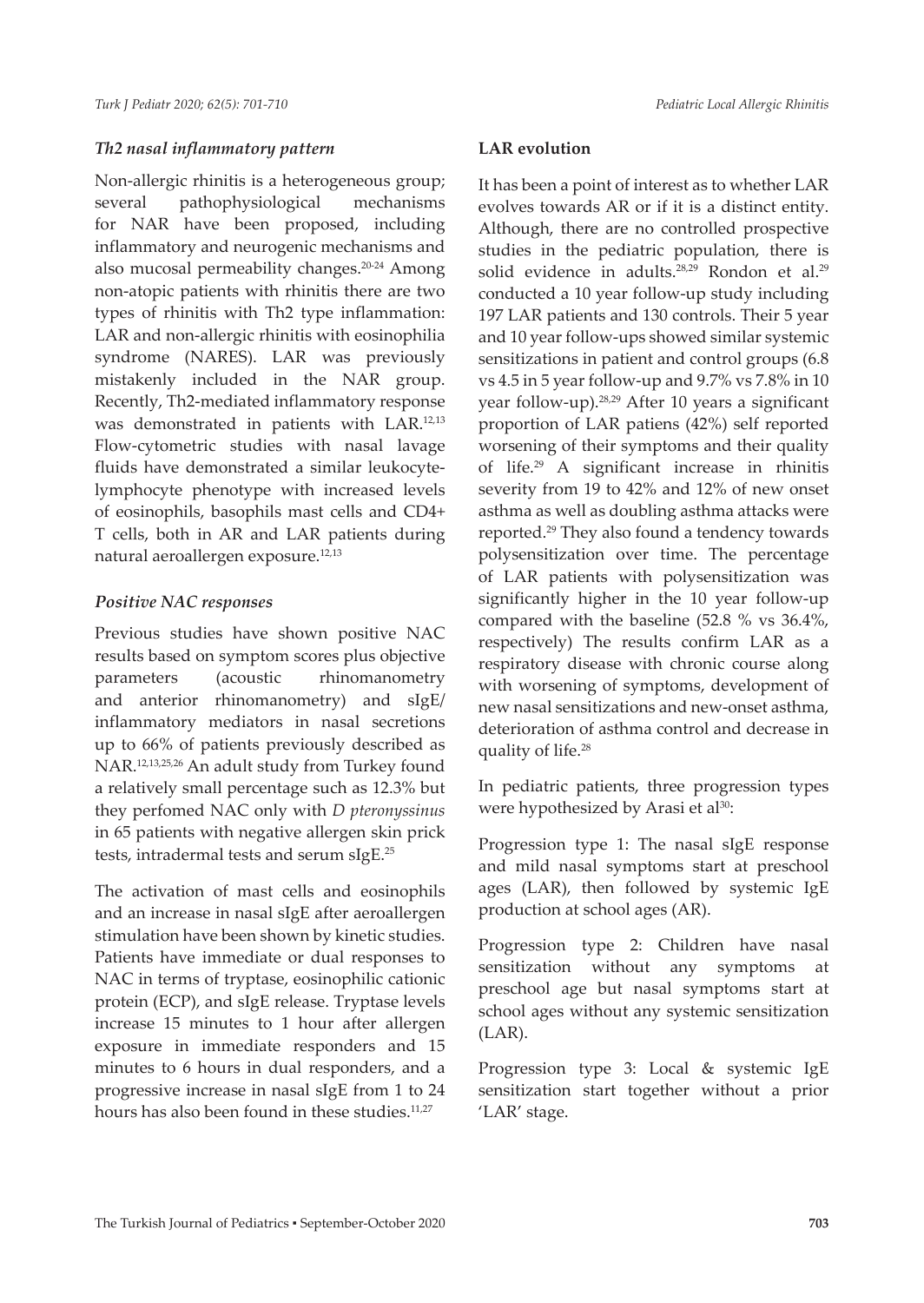Regarding the type 1 progression hypothesis, there is a pediatric study reporting patients with seasonal rhinitis symptoms without serum sIgE positivity but developing systemic sensitization to grass pollen during the following second or third pollen season.<sup>31</sup> There is not an existing study supporting the hypothesis on other progression types. With the current level of evidence we cannot go further in regards to the natural evolution of LAR in children.

#### **Comorbidities**

#### *LAR and asthma*

Current published studies suggest that asthma symptoms are reported by 20-47% of LAR patients<sup>12,13</sup> In a recent study asthma was confirmed by methacholine test in 50% of LAR patients.<sup>32</sup> This proportion was found to increase to 83.3% and 57.9% in AR and NAR individuals, respectively. On the other hand, 28.8% and 83.3% of LAR and AR patients, respectively experienced a positive response in the bronchial allergen challenge (BAC), and none of the NAR or healthy control subjects did.<sup>32</sup> Investigators also found a significant increase in airway hyperreactivity measured by metacholine test after allergen exposure. Moreover, allergen administration induced a significant increase in sputum eosinophils, monocytes and ECP in

**Table I.** Studies investigating LAR in children.

BAC+ patients regardless of their atopic status, with no changes in BAC-individuals.<sup>32</sup>

### *LAR and conjunctivitis*

Patients with LAR occasionally suffer from ocular symptoms such as itching, reddness, burning and tearing during both natural exposure and NAC.<sup>29</sup> Pollen reactive patients are more prone to experience ocular symptoms compared to dust mite reactives.<sup>33</sup> A recent Japanese study suggests the existence of an ocular counterpart of LAR in non-atopic patients with conjunctivitis and detectable total IgE in tears.34 Unfortunately, the specificity of IgE in tears was not defined, since conjunctival allergen challenge was not performed. There is still a lack of knowledge on the nature of ocular symptoms as to whether there is a real sensitization in conjunctiva or whether the symptoms occur as a result of nasal-ocular reflexes due to allergen exposure.

#### **Evidence of LAR in children**

There are a limited number of studies investigating LAR in the pediatric population (Table I).35-43 The first pediatric study assessing nasal reactivity to allergens and nasal-specific IgE in non-atopic individuals was carried out by Fuiano et al.35 in 2010. Two years later, the same study group found that 64% of children

| Author                            | Year Country  | Study group                           | Age (yrs) | Allergen                        | Positive response<br>NAPT $(n, %)$ |
|-----------------------------------|---------------|---------------------------------------|-----------|---------------------------------|------------------------------------|
| Fuiano et al <sup>29</sup>        | 2012 Italy    | 36 NAR (perennial)                    | $4 - 18$  | Alternaria                      | 23/36 (64%)                        |
| Buntarickporpan<br>$et al^{30}$   | 2015 Thailand | 25 NAR (perennial)                    | 8-18      | DP                              | 2/54(3.7%)                         |
| Duman et al <sup>31</sup>         | 2016 Turkey   | <b>28 NAR</b><br>(seasonal/perennial) | $5-16$    | DP, DF, grass mix               | 7/28(25%)                          |
| Zicari et $al^{32}$               | 2016 Italy    | 18 NAR (perennial)                    | $6 - 12$  | DP, DF, lolium                  | $12/18(66.7\%)$                    |
| Krajewska-Wojtys<br>$et al^{33}$  | 2016 Poland   | 121 NAR(seasonal)                     | $12 - 18$ | Phleum,<br>artemisia, birch     | 73/12 (52.5%)                      |
| Blanca-López et al <sup>34</sup>  | 2016 Spain    | 9 NAR (seasonal)                      | $7-18$    | Phleum                          | $4/9(44.4\%)$                      |
| Ha EK et al <sup>35</sup>         | 2017 Korea    | 64 NAR (perennial)                    | $1-18$    | DP                              | $5/64$ $(7.8\%)$                   |
| Tsilochristou et al <sup>36</sup> | 2019 Greece   | <b>24 NAR</b><br>(seasonal/perennial) | $6 - 18$  | Phleum, olea,<br>alternaria, DP | 7/24(29%)                          |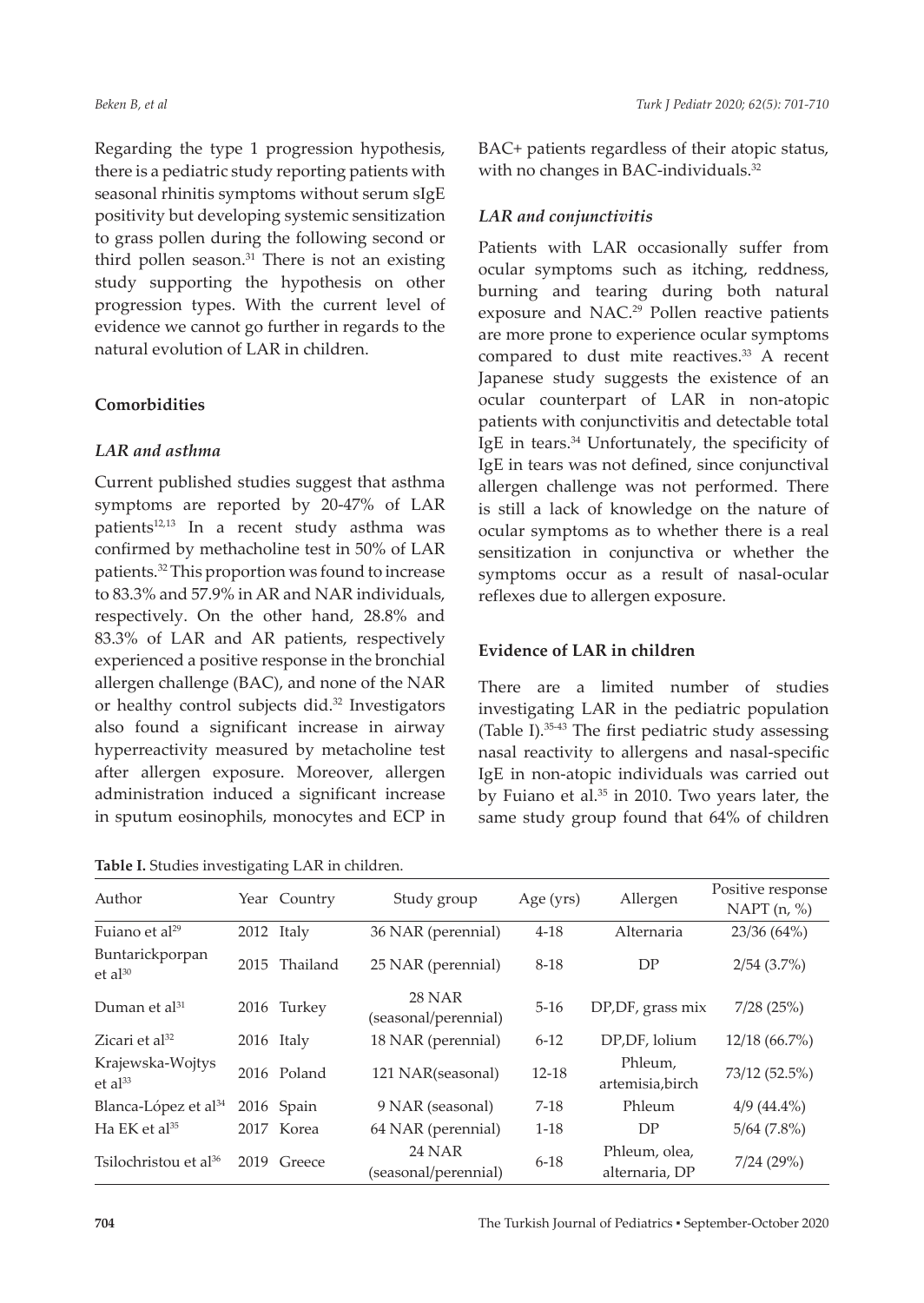suffering from chronic rhinitis had negative SPTs but positive nasal-specific IgE against *Alternaria alternata*. 36 The prevalence of LAR in children ranges between 3.7% and 66.7%, with a lower prevalence in Asian countries (3.7- 25%)37,38,42 compared with European countries  $(44.4-66.7\%)$ <sup>39-41</sup> The allergens involved in LAR are the house dust mite (*Dermatophagoides pteronyssinus*), mold (*Alternaria alternate*), grass, birch, and dog/cat epithelia. House dust mite is the most common allergen in all LAR children worldwide. Ha et al.<sup>42</sup> performed NAC with *Dermatophagoides pteronyssinus* on 145 children and diagnosed 5 of them as LAR. In a study from Turkey, Duman et al.<sup>38</sup> performed NAC with grass mix, animal dander, molds, and cockroaches and found positive responses in 7 out of 28 (25%) of patients based on a 40% decrease in nasal flow measured by anterior rhinomanometry or a 20% decrease in nasal flow with a total symptom score greater than two after allergen provocation. The largest study investigating LAR in children was performed by Krajewska-Wojtys et al.<sup>40</sup> in which NAC with *Phleum pratense, Artemisia vulgaris*, and birch pollens were performed on 121 patients, aged between 12 and 18 years with confirmed NAR but having typical seasonal nasal symptoms. LAR was confirmed in 73 (52.5%) patients against *Phleum pratense, Artemisia vulgaris*,

and birch pollens in 17 (16.6%), 6 (5.9%), and 9 (8.9%) of patients, respectively. Zicari et al.39 also found a high percentage (66.7%) of positivity on NAC with *Dermatophagoides spp*. and grass pollen. They stated that nasal sIgE levels for *Dermatophagoides pteronyssinus, Dermatophagoides farinae, Lolium perenne* and also nasal IL-5 levels significantly increased after a positive NAC in 12 of 18 patients. The small percentage of LAR in Asian studies might be due to performing NAC with house dust mite only and differences in the objective evaluation of nasal obstruction in response to allergens.

#### **Diagnostic approach for LAR**

Since treatment varies, distinguishing between AR and NAR is important. Nasal allergological evaluation should be performed on patients with AR-like symptoms but a lack of SPT and/ or serum sIgE positivity with aeroallergens (Fig. 2).

A positive NAC in the absence of systemic atopy is the basis for diagnosing LAR. Nasal allergen challenge, a highly sensitive diagnostic method, can be used on children. There are several standardized allergen solutions produced by different companies; some of them are readyto-use solutions and some of them are sold as a



**Fig. 2.** Diagnostic approach for local allergic rhinitis.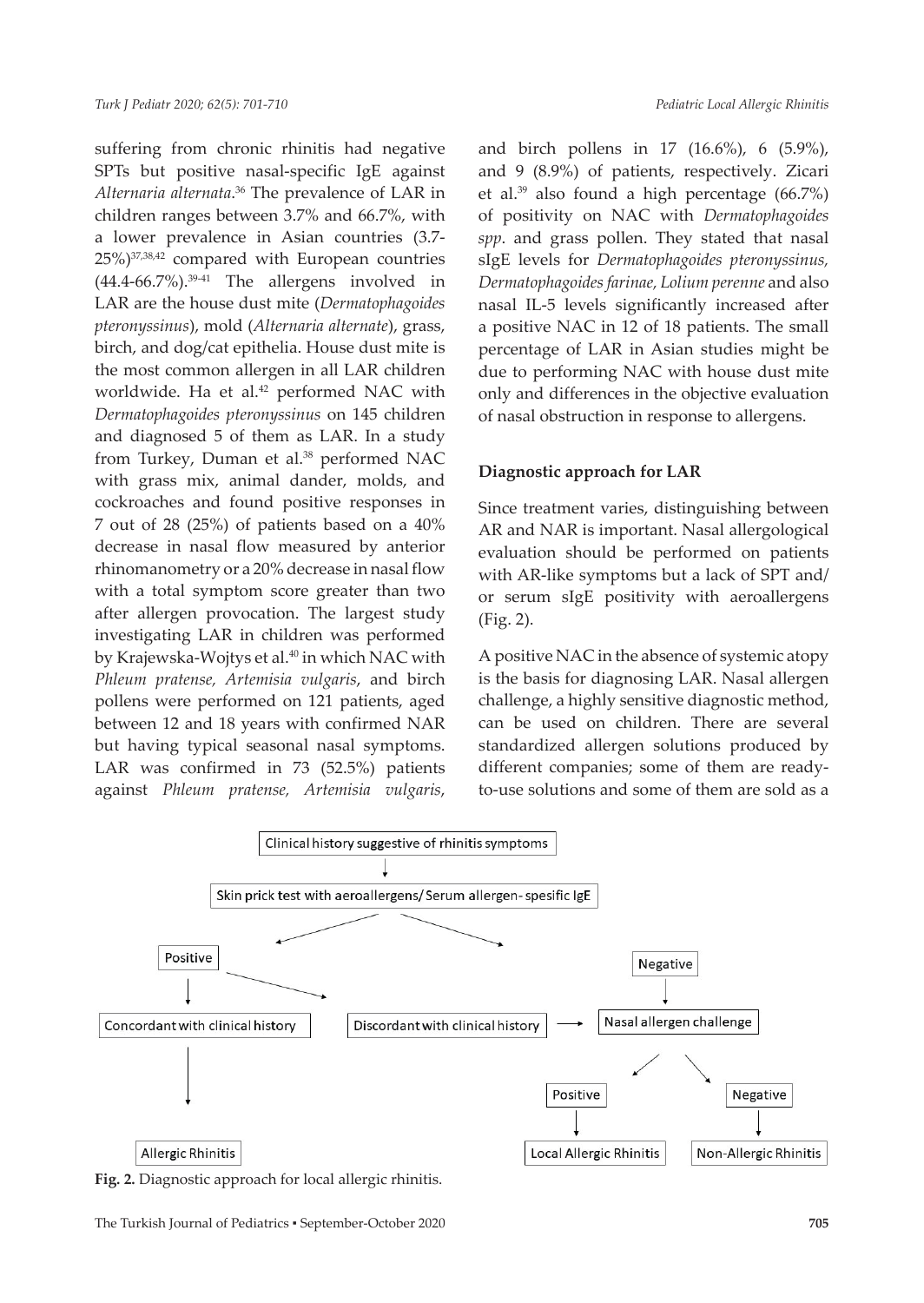freeze-dried lyophilizate.44 Allergens should be chosen considering the clinical history such as sypmtomathic periods (perennial or seasonal) or having pets at home. *Dermatophagoides pteronyssinus, Alternaria alternata, Olea europaea, Phleum pratense*, cat/dog epithelia are some of the allergens that have been used for NAC in different studies.26,38,41,45,46 Several methods have been used for applying allergens. Pump-aerosol spray has been suggested as the simplest and most reliable device.47 It is adviced to apply 2 puffs (100µl) of allergen per nostril and evaluate the NAC response with symptom scores and objective assessment of nasal patency which can be measured via peak nasal inspiratory flow (PNIF), acoustic rhiometer, anterior rhinomanometry or 4-phaserhinomanometry.48 Nasal allergen challenge results should be accepted as positive in case of a strong increase of objective measurement or strong increase of symptoms or moderate increase of combined objective and symptom measurements.48 Nasal allergen challenge is a time-consuming diagnostic prosedure that needs well trained staff. To facilitate the implementation of NAC in clinical practice, Rondon et al.45 suggested a new sensitive and reproducible NAC protocol with a sequential application of multiple aeroallergens in one session (NAC-M). This protocol is suggested as 100% concordant with the NAC performed with single allergens (NAC-S) and helpful in reducing hospital admissions required to reach the diagnosis of NAR and LAR, respectively by 75% and 55% without inducing false positive results or irritant effects. Both NAC-S and NAC-M protocols have proven to be safe.<sup>49</sup>

Determining sIgE in nasal secretions is a noninvasive method and is highly specific; however, it has been found to have low sensitivity in most studies (22-40% of responses), a fact that can be attributed to the dilution effect, or other factors.12,13 A recent study performed by Meng et al.50 found a quite high diagnostic accuracy for nasal sIgE in LAR diagnosis. They evaluated 212 children with chronic rhinitis, 14 of them had nasal sIgE >0.35 kU/L. Twelve of these

patients had significantly higher nasal sIgE levels compared to controls, and also positive response to NAC, so they were defined as LAR. The sensitivity, specificity, positive predictive value, negative predictive value and diagnostic accuracy for local sIgE as a diagnostic tool for LAR was calculated as 91.7%, 95.1%, 78.6%, 98.3%, and 94.5%, respectively.

Several samples have been used to measure nasal sIgE (secretions, scraping, brushing, tissue homogenates, etc.)<sup>51</sup>, none of them are validated for diagnosis of LAR. Recently a Spanish research group has described a minimally invasive and simple method using the solid phase of immunoCAP for *Dermatophagoides pteronyssinus*, which showed a sensitivity of 44 % for LAR diagnosis.52

The basophil activation test (BAT) has also been shown to be helpful in diagnosing LAR, with 50% sensitivity and specificity greater than 90% for *D. Pteronyssinus*53; it is also sensitive at 66% and specific greater than 90% for O. *Europea*<sup>46</sup>, which means that, as an additional test, it is useful in LAR diagnosis.

The biomarkers such as eosinophilic cationic protein and tryptase have been studied in nasal secretions by several studies and found to increase approximately 50% after NAC, but have also not been validated.<sup>11,27</sup>

Therefore, both nasal sIgE, BAT and the other biomarkers should be regarded mostly as research tools which cannot be recommended for routine LAR diagnosis.<sup>54,55</sup>

## **Clinical relevance to differentiate LAR from AR and NAR**

Although both subgroups of chronic rhinitis have the same clinical findings such as sneezing, rhinorrhea, nasal itching and nasal obstruction, each of them have some unique features to be differentiated. Comorbidities such as rhinosinusitis, sleep disturbances, learning impairment, otitis media with effusion and reduction in quality of life may occur due to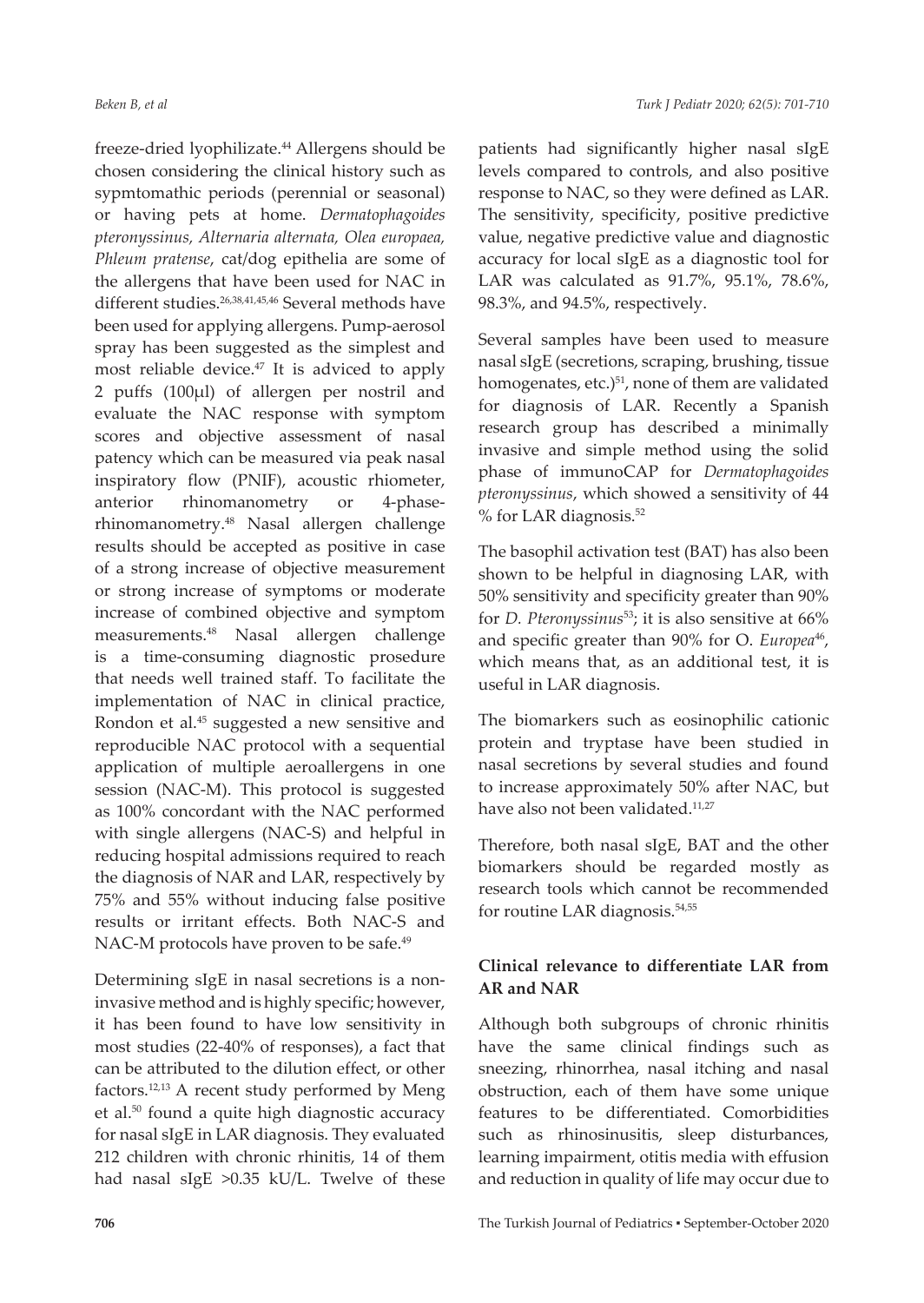all chronic rhinitis subtypes.<sup>56</sup> However, allergic comorbidities such as asthma and conjunctivitis are commonly associated with AR and LAR. In a European survey, a strong association was found between asthma development and the presence of AR and chronic rhinosinusitis.<sup>57</sup> It is also known that presence of childhood AR is associated with an increased likelihood of childhood asthma.58 Current published studies have reported an increase in bronchial symptoms and lower airway symptoms after 10 years of evolution of the disease in patients with LAR.<sup>29</sup> In addition to the aforementioned comorbidities some diagnostic methods can lead the physicians to correct diagnosis. Allergic rhinitis can easily be ruled out by SPT an/or sIgE. A further evaluation of the non-sensitized patients with NAC, nasal sIgE, and/or BAT is helpful to reveal patients with LAR.<sup>59</sup> (Table II).

#### **Therapeutic options**

Similar to AR patients, adults and adolescents suffering from LAR respond well to topical nasal corticosteroids and oral antihistamines.12,13 Rondón et al.<sup>60</sup> demonstrated that a sixmonth pre-seasonal subcutaneous allergen immunotherapy (AIT) with grass pollen reduced both nasal and ocular symptoms, as well as rescue medication requirement. Additionally, the number of symptom-free days were increased. The clinical and immunologic effects of AIT in LAR were shown by a randomized double-blind placebo-controlled clinical trial with *D. pteronyssinus* subcutaneous immunotherapy (SCIT).<sup>61</sup> Randomized doubleblind placebo-controlled studies have also

been conducted with *Phleum Pratense*62 and *Betula verrucosa*63 SCIT, revealing a statistically significant improvement in rhinoconjunctivitisaffected quality of life with both allergens and a significant clinically important improvement with *Phleum pratense* SCIT alone. Allergen immunotherapy also increased the allergen dose tolerated in NAC.<sup>62</sup> Pediatric studies investigating treatment strategies, including AIT which is the sole disease-modifying treatment for IgE-mediated allergic diseases, are needed.

Local allergic rhinitis has gained more attention in pediatric circles in recent years with the introduction of diagnostic methods that can be easily applied to children, like the nasal sIgE and the BAT. Nasal allergen challenge is still the gold standard diagnostic method and performing NAC with multiple aeroallergens is both time-saving and safe. Longitudinal, prospective studies are needed to investigate the pathophysiology and evolution of LAR in terms of implementing intervention strategies from childhood.

#### **REFERENCES**

- 1. Roberts G, Xatzipsalti M, Borrego LM, et al. Paediatric rhinitis: position paper of the European Academy of Allergy and Clinical Immunology. Allergy 2013; 68: 1102-1116.
- 2. Togias A. Non allergic rhinitis. In: Akdis CA, Hellings PW, Agache I (eds). Spain: Global atlas of Allergic Rhinitis and Chronic Rhinosinusitis, 2015: 234-236.
- 3. Greiner AN, Hellings PW, Rotiroti G, Scadding GK. Allergic rhinitis. Lancet 2011; 378: 2112-2122.

|                         |                           | In vivo/ In vitro markers |                       |       |       |       |  |
|-------------------------|---------------------------|---------------------------|-----------------------|-------|-------|-------|--|
| Rhinitis phenotype      | Symptoms                  | <b>SPT</b>                | Serum sIgE Nasal sIgE |       | BAT   | NAC   |  |
| Allergic rhinitis       | Rhinorrhea                |                           | $+/-$                 | $+/-$ |       | $^+$  |  |
| Local allergic rhinitis | Sneezing<br>Nasal itching |                           |                       | $+/-$ | $+/-$ | $\pm$ |  |
| Non-allergic rhinitis   | Nasal obstruction         |                           |                       |       |       |       |  |

**Table II.** Symptoms and in vivo/in vitro markers for rhinitis phenotypes.

BAT: basophil activation test, NAC: nasal allergen challenge, sIgE: allergen-specific IgE, SPT: skin prick test.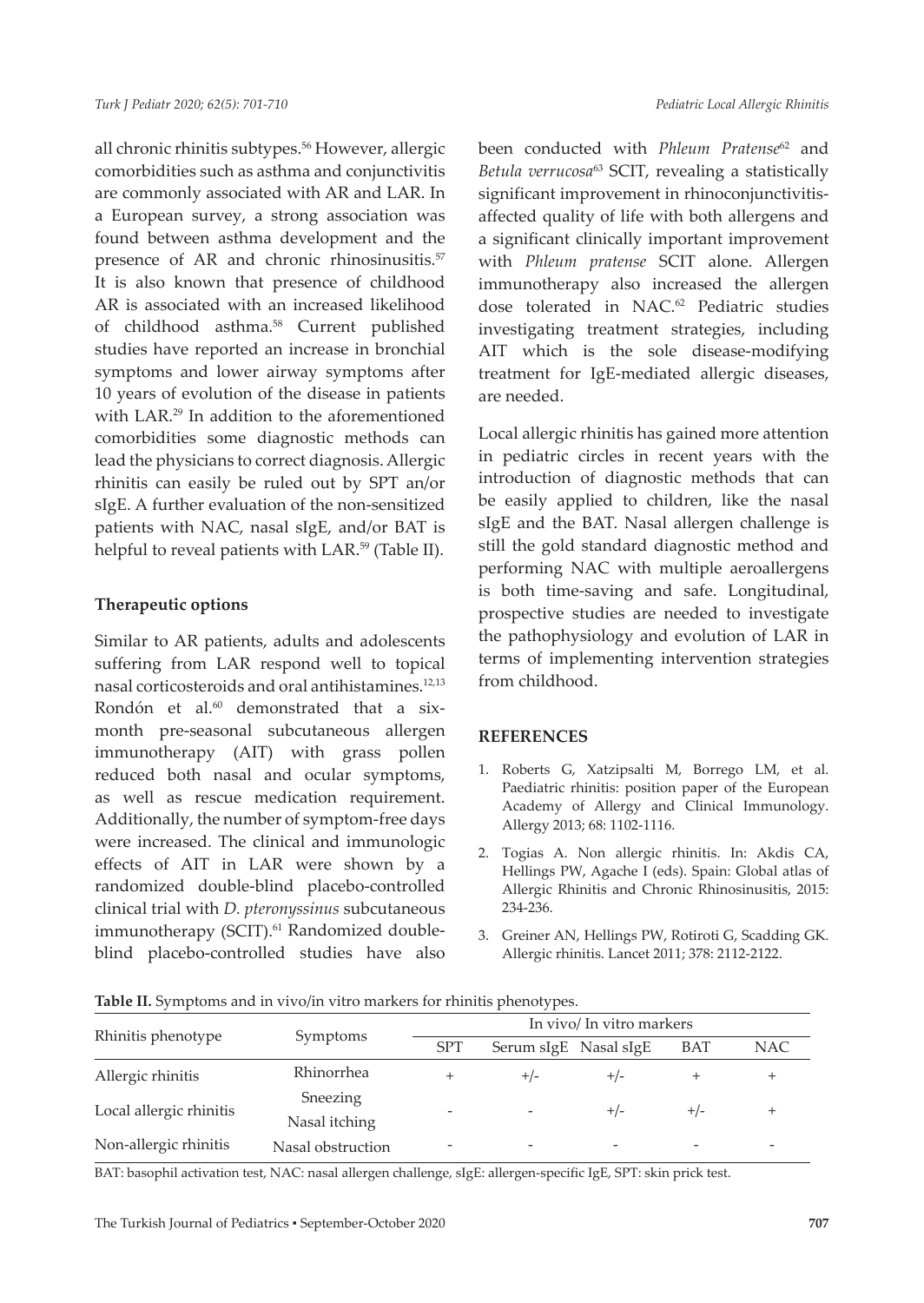- 4. Hellings PW, Klimek L, Cingi C, et al. Non-allergic rhinitis: position paper of the European Academy of Allergy and Clinical Immunology. Allergy 2017; 72: 1657-1665.
- 5. Papadopoulos NG, Guibas GV. Rhinitis subtypes, endotypes, and definitions. Immunol Allergy Clin North Am 2016; 36: 215-233.
- 6. Platts-Mills TA. Local production of IgG, IgA and IgE antibodies in grass pollen hay fever. J Immunol 1979; 122: 2218-2225.
- 7. Ait Khaled N, Pearce N, Anderson HR, Ellwood P, Montefort S, Shah J; ISAAC Phase Three Study Group. Global map of the prevalence of symptoms of rhinoconjunctivitis in children: The International Study of Asthma and Allergies in Childhood (ISAAC) Phase Three. Allergy 2009; 64: 123-148.
- 8. Kurukulaaratchy RJ, Karmaus W, Raza A, Matthews S, Roberts G, Arshad SH. The influence of gender and atopy on the natural history of rhinitis in the first 18 years of life. Clin Exp Allergy 2011; 41: 851- 859.
- 9. Rochat MK, Illi S, Ege MJ, et al; Multicentre Allergy Study (MAS) Group. Allergic rhinitis as a predictor for wheezing onset in school-aged children. J Allergy Clin Immunol 2010; 126: 1170-1175. e2.
- 10. Powe DG, Jagger C, Kleinjan A, Carney AS, Jenkins D, Jones NS. 'Entopy': localized mucosal allergic disease in the absence of systemic responses for atopy. Clin Exp Allergy 2003; 33: 1374-1379.
- 11. Rondón C, Fernández J, López S, et al. Nasal inflammatory mediators and specific IgE production after nasal challenge with grass pollen in local allergic rhinitis. J Allergy Clin Immunol 2009; 124: 1005-1011.e1.
- 12. Rondón C, Doña I, López S, et al. Seasonal idiopathic rhinitis with local inflammatory response and specific IgE in absence of systemic response. Allergy 2008; 63: 1352-1358.
- 13. Rondón C, Romero JJ, López S,et al. Local IgE production and positive nasal provocation test in patients with persistent nonallergic rhinitis. J Allergy Clin Immunol 2007; 119: 899-905.
- 14. Samter M, Becker EL. Ragweed reagins in nasal secretion. Proc Soc Exp Biol Med 1947; 65: 140.
- 15. Tse KS, Wicher K, Arbesman CE. IgE antibodies in nasal secretions of ragweed-allergic subjects. J Allergy 1970; 46: 352-357.
- 16. Huggins KG, Brostoff J. Local production of specific IgE antibodies in allergic-rhinitis patients with negative skin tests. Lancet 1975; 26: 148-150.
- 17. Deuschl H, Johansson SG. Specific IgE antibodies in nasal secretion from patients with allergic rhinitis and with negative or weakly positive RAST on the serum. Clin Allergy 1977; 7: 195-202.
- 18. Durham SR, Gould HJ, Thienes CP, et al. Expression of epsilon germ-line gene transcripts and mRNA for the epsilon heavy chain of IgE in nasal B cells and the effects of topical corticosteroid. Eur J Immunol 1997; 27: 2899-2906.
- 19. Coker HA, Durham SR, Gould HJ. Local somatic hypermutation and class switch recombination in the nasal mucosa of allergic rhinitis patients. J Immunol 2003; 171: 5602-5610.
- 20. Bousquet J, Khaltaev N, Cruz AA, et al; World Health Organization; GA(2)LEN; AllerGenAllergic Rhinitis and its Impact on Asthma (ARIA) 2008 update (in collaboration with the World Health Organization, GA(2)LEN and AllerGen). Allergy 2008; 63(Suppl 86): 8-160.
- 21. Powe DG, Huskisson RS, Carney AS, Jenkins D, Jones NS. Evidence for an inflammatory pathophysiology in idiopathic rhinitis. Clin Exp Allergy 2001; 31: 864- 872.
- 22. Powe DG, Huskisson RS, Carney AS, et al. Mucosal T-cell phenotypes in persistent atopic and nonatopic rhinitis show an association with mast cells. Allergy 2004; 59: 204-212.
- 23. Blom HM, Godthelp T, Fokkens WJ, et al. Mast cells, eosinophils and IgE-positive cells in the nasal mucosa of patients with vasomotor rhinitis. An immunohistochemical study. Eur Arch Otorhinolaryngol 1995; 252(Suppl 1): S33-S39.
- 24. van Rijswijk JB, Blom HM, KleinJan A, Mulder PGH, Rijntjes E, Fokkens WJ. Inflammatory cells seem not to be involved in idiopathic rhinitis. Rhinology 2003; 41: 25-30.
- 25. Ersoy R, Ünsel M, Ardeniz FÖ, et al. The role of nasal provocation test in the differential diagnosis of allergic and non-allergic rhinitis. Asthma Allergy Immunol 2012; 10: 143-148.
- 26. Carney AS, Powe DG, Huskisson RS, Jones NS. Atypical nasal challenges in patients with idiopathic rhinitis: more evidence for the existence of allergy in the absence of atopy? Clin ExpAllergy 2002; 32: 1436-1440.
- 27. López S, Rondón C, Torres MJ, et al. Immediate and dual response to nasal challenge with dermatophagoides pteronyssinus in local allergic rhinitis. Clin Exp Allergy 2010; 40: 1007-1014.
- 28. Rondón C, Campo P, Zambonino MA, et al. Followup study in local allergic rhinitis shows a consistent entity not evolving to systemic allergic rhinitis. J Allergy Clin Immunol 2014; 133: 1026-1031.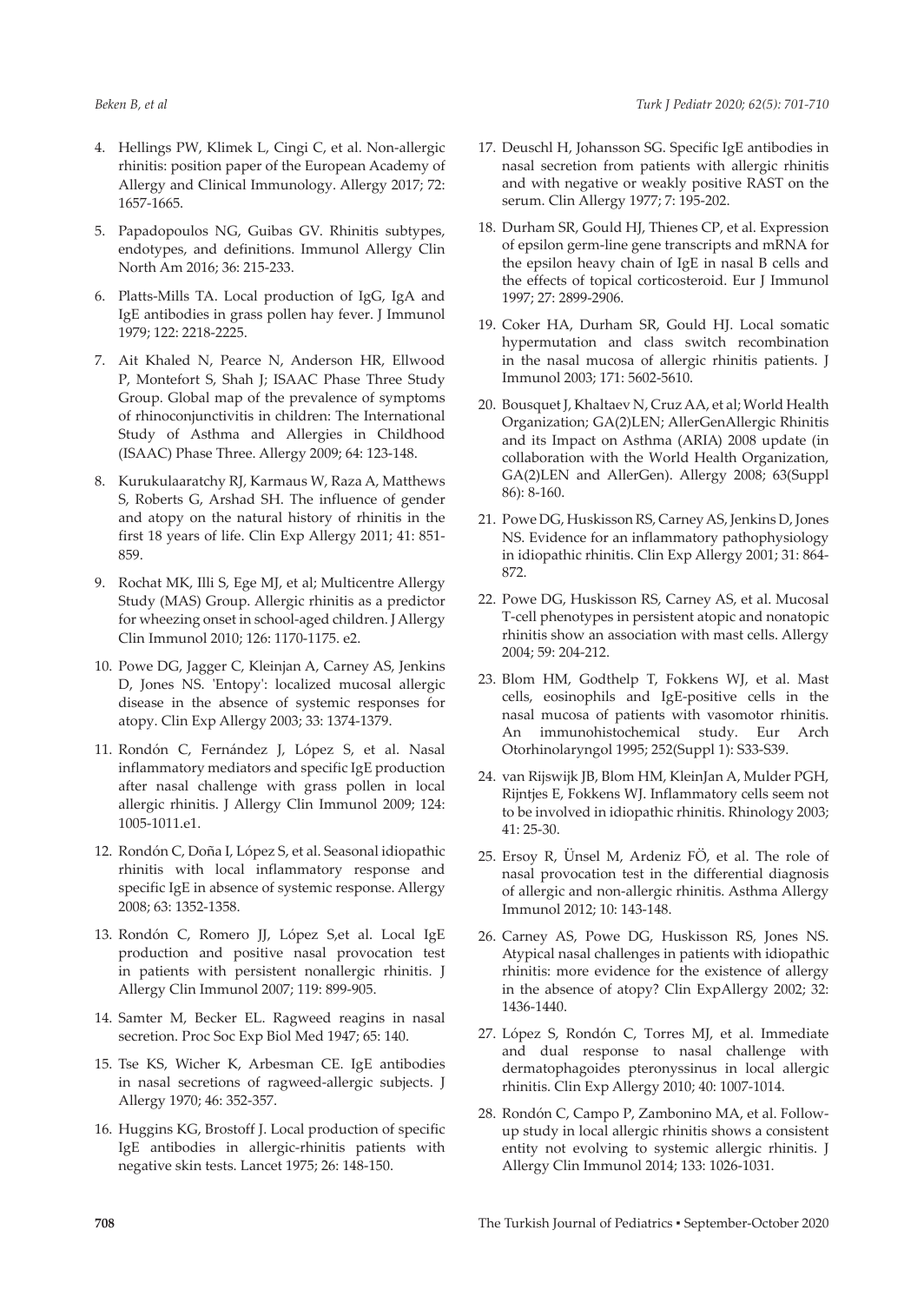- 29. Rondon C, Campo P, Eguiluz-Gracia I, et al. Local allergic rhinitis is an independent rhinitis phenotype: the results of a 10-year follow-up study. Allergy 2018; 73: 470-478.
- 30. Arasi S, Pajno GB, Lau S, Matricardi PM. Local allergic rhinitis: a critical reappraisal from a paediatric perspective. Pediatr Allergy Immunol 2016; 27: 569-573.
- 31. Hatzler L, Panetta V, Lau S, et al. Molecular spreading and predictive value of preclinical IgE response to Phleum pratense in children with hay fever. J Allergy Clin Immunol 2012; 130: 894-901.e5.
- 32. Campo P, Eguiluz-Gracia I, Plaza-Serón MC, et al. Bronchial asthma triggered by house dust mites in patients with local allergic rhinitis. Allergy 2019; 74: 1502-1510.
- 33. Rondón C, Campo P, Galindo L, et al. Prevalence and clinical relevance of local allergic rhinitis. Allergy 2012; 67: 1282-1288.
- 34. Yamana Y, Fukuda K, Ko R, Uchio E. Local allergic conjunctivitis: a phenotype of allergic conjunctivitis. Int Ophthalmol 2019; 39: 2539-2544.
- 35. Fuiano N, Fusilli S, Passalacqua G, Incorvaia C. Allergen-specific immunoglobulin E in the skin and nasal mucosa of symptomatic and asymptomatic children sensitized to aeroallergens. J Investig Allergol Clin Immunol 2010; 20: 425-430.
- 36. Fuiano N, Fusilli S, Incorvaia C. A role for measurement of nasal IgE antibodies in diagnosis of alternaria-induced rhinitis in children. Allergol Immunopathol (Madr) 2012; 40: 71-74.
- 37. Buntarickpornpan P, Veskitkul J, Pacharn P, et al. The proportion of local allergic rhinitis to dermatophagoides pteronyssinus in children. Pediatr Allergy Immunol 2016; 27: 574-579.
- 38. Duman H, Bostanci I, Ozmen S, Dogru M. The relevance of nasal provocation testing in children with nonallergic rhinitis. Int Arch Allergy Immunol 2016; 170: 115-121.
- 39. Zicari AM, Occasi F, Di Fraia M, et al. Local allergic rhinitis in children: novel diagnostic features and potential biomarkers. A J Rhinol Allergy 2016; 30: 329-334.
- 40. Krajewska-Wojtys A, Jarzab J, Gawlik R, Bozek A. Local allergic rhinitis to pollens is underdiagnosed in young patients. AmJ Rhinol Allergy 2016; 30: 198- 201.
- 41. Blanca-Lopez N, Campo P, Salas M, Rodriguez CG, et al. Seasonal local allergic rhinitis in areas with high concentrations of grass pollen. J Invest Allergol Clin Immunol 2016; 26: 83-91.
- 42. Ha EK, Na MS, Lee S, et al. Prevalence and clinical characteristics of local allergic rhinitis in children sensitized to house dust mites. Int Arch Allergy Immunol 2017; 174: 183-189.
- 43. Tsilochristou O, Kyriakakou M, Manolaraki I, et al. Detection of local allergic rhinitis in children with chronic, difficult-to-treat, non-allergic rhinitis using Multiple Nasal Provocation Tests. Pediatr Allergy Immunol 2019; 30: 296-304.
- 44. van Hage-Hamsten M, Pauli G. Provocation testing with recombinant allergens. Methods 2004; 32: 281- 291.
- 45. Rondón C, Campo P, Herrera R, et al. Nasal allergen provocation test with multiple aeroallergens detects polysensitization in local allergic rhinitis. J Allergy Clin Immunol 2011; 128: 1192-1197.
- 46. Campo P, Villalba M, Barrionuevo E, et al. Immunologic responses to the major allergen of Olea europaea in local and systemic allergic rhinitis subjects. Clin Exp Allergy 2015; 45: 1703-1712.
- 47. Bachert C. Nasal provocation test: critical evaluation. In: New Trends in Allergy IV: Springer; 1997:277- 280.
- 48. Augé J, Vent J, Agache I, et al. EAACI position paper on the standardization of nasal allergen challenges. Allergy 2018; 73: 1597-1608.
- 49. Eguiluz-Gracia I, Testera-Montes A, Gonzalez M, et al. Safety and reproducibility of nasal allergen challenge. Allergy 2019; 74: 1125-1134.
- 50. Meng Y, Wang Y, Lou H, et al. Specific immunoglobulin E in nasal secretions for the diagnosis of local allergic rhinitis. Rhinology 2019; 57: 313-320.
- 51. Rondon C, Eguiluz-Gracia I, Shamji MH, et al. IgE test in secretions of patients with respiratory allergy. Curr Allergy Asthma Rep 2018; 18: 67.
- 52. Campo P, Del Carmen Plaza-Seron M, Eguiluz-Gracia I, et al. Direct intranasal application of the solid phase of ImmunoCAP® increases nasal specific immunoglobulin E detection in local allergic rhinitis patients. Int Forum Allergy Rhinol 2018; 8: 15-19.
- 53. Gomez E, Campo P, Rondón C, et al. Role of the basophil activation test in the diagnosis of local allergic rhinitis. J Allergy Clin Immunol 2013; 132: 975-976.e1-e5.
- 54. Gelardi M, Guglielmi AVN, Iannuzzi L, et al. Local allergic rhinitis: entopy or spontaneous response? World Allergy Organ J 2016; 9: 39.
- 55. Lee KS, Yu J, Shim D, et al. Local immune responses in children and adults with allergic and nonallergic rhinitis. PLoS One 2016; 11: e0156979.